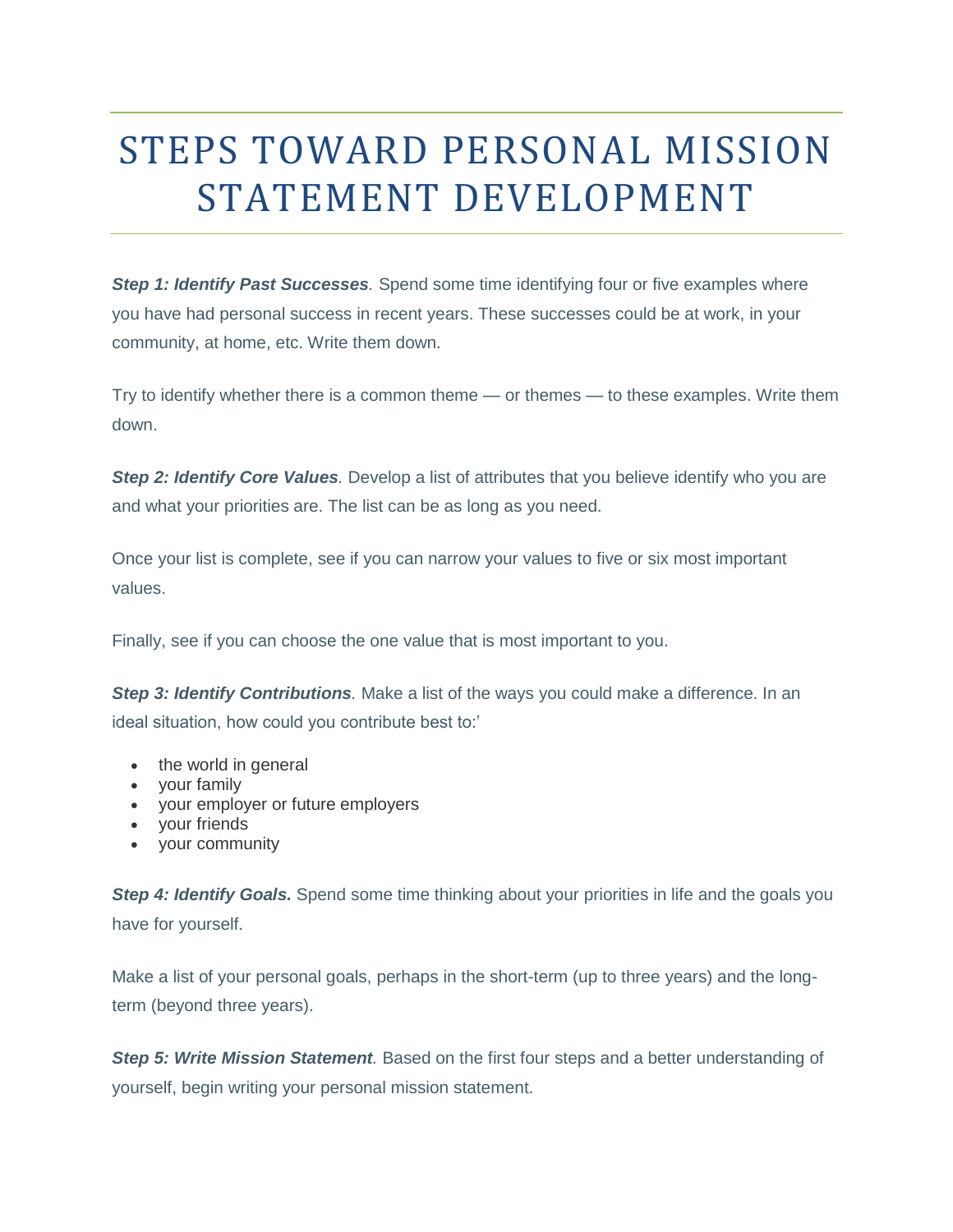# **Sample Personal Mission Statement Development**

*1. Past success:*

*developed new product features for stagnant product*

*part of team that developed new positioning statement for product*

*helped child's school with fundraiser that was wildly successful*

*increased turnout for the opening of a new local theater company*

*Themes: Successes all relate to creative problem solving and execution of a solution.*

- *2. Core values:*
	- *Hard-working*
	- *Industrious*
	- *Creativity*
	- *Problem-Solving*
	- *Decision-maker*
	- *Friendly*
	- *Outgoing*
	- *Positive*
	- *Family-oriented*
	- *Honest*
	- *Intelligent*
	- *Compassionate*
	- *Spiritual*
	- *Analytical*
	- *Passionate*
	- *Contemplative*

### *Most important values:*

- *Problem-Solving*
- *Creativity*
- *Analytical*
- *Compassionate*
- *Decision-maker*
- *Positive*

### *Most important value:*

*Creativity*